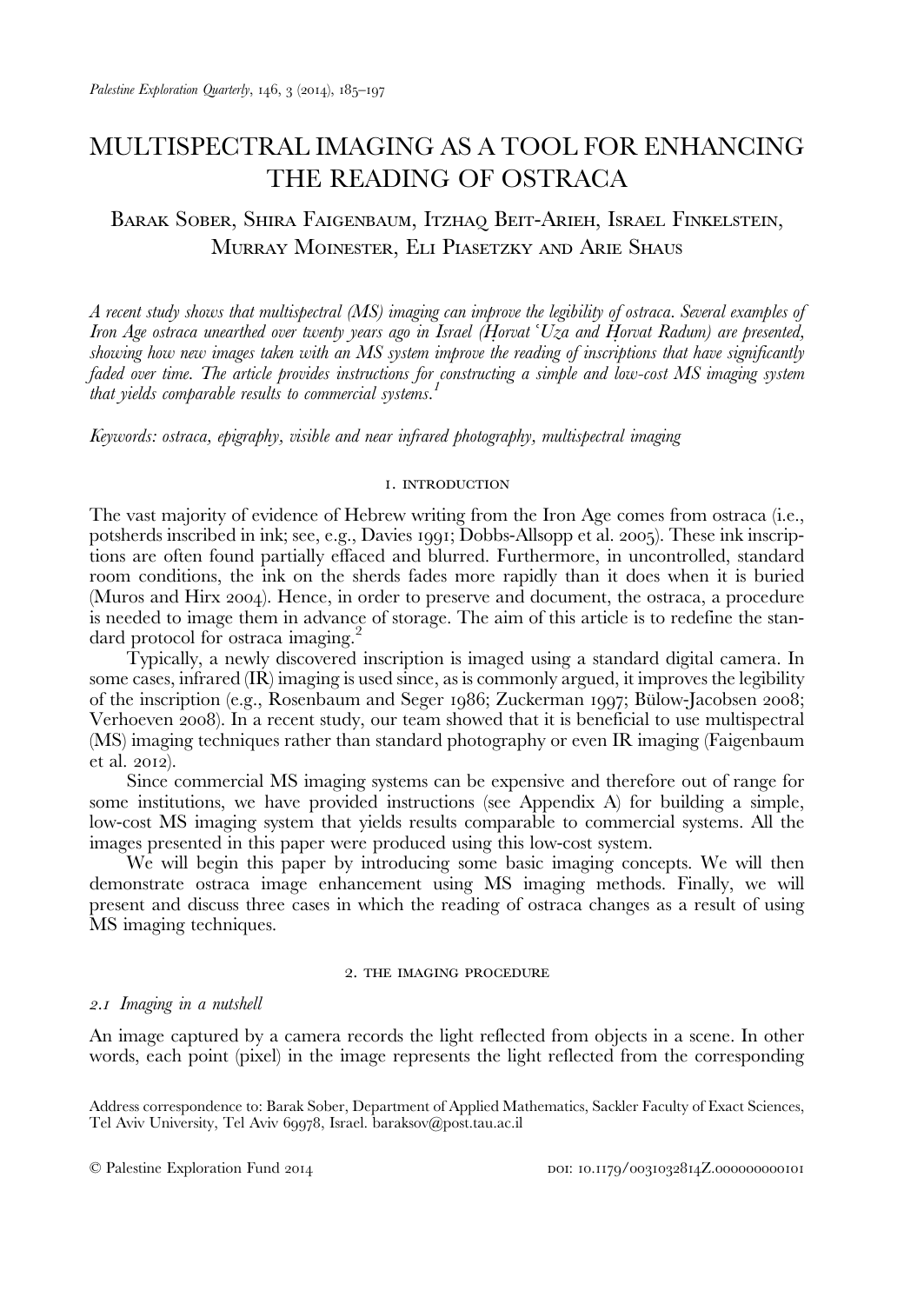point in space. This light can either belong to the visible light range (i.e., wavelengths of 350-750 nm; see Fig. 1) or be outside of it (e.g.,  $IR - above$  750 nm, ultra violet — under 350 nm).

A standard digital camera produces a Red, Green, and Blue (RGB) colour image. This image consists of three colour channels that correspond to different ranges of the visible light (red: 600–700 nm, green: 500–600 nm, blue:  $400-550$  nm).<sup>3</sup> By combining these channels, the viewer perceives a full-colour image. From the colour image, one can also create a grey level image by averaging the RGB channels. Additionally, each channel can be treated as a separate grey level image.

MS imaging produces a more detailed image than standard photography. Instead of three channels (ranges of wavelengths) representing red, green, and blue, the MS imaging typically produces eight, twenty, or even several hundred channels (depending on the spectral resolution, i.e., the wavelength range of each channel). The outcome of MS imaging is called spectral cube (see Fig.  $2$ ).

## 2.2 The imaging procedure

An experimental study ([Faigenbaum et al.](#page-12-0) 2012) demonstrated that for each ostracon the optimal imaging wavelength is between  $550$  and  $950$  nm. Moreover, in order to capture the most favourable image, it is sufficient to use ten different band pass filters.

Accordingly, we used a standard digital camera that is sensitive to the visual spectrum (i.e., – nm). The internal IR cut filter was removed and replaced with transparent glass in



Fig. 1. The spectrum of visible light.



Fig. 2. An illustration of a multispectral cube.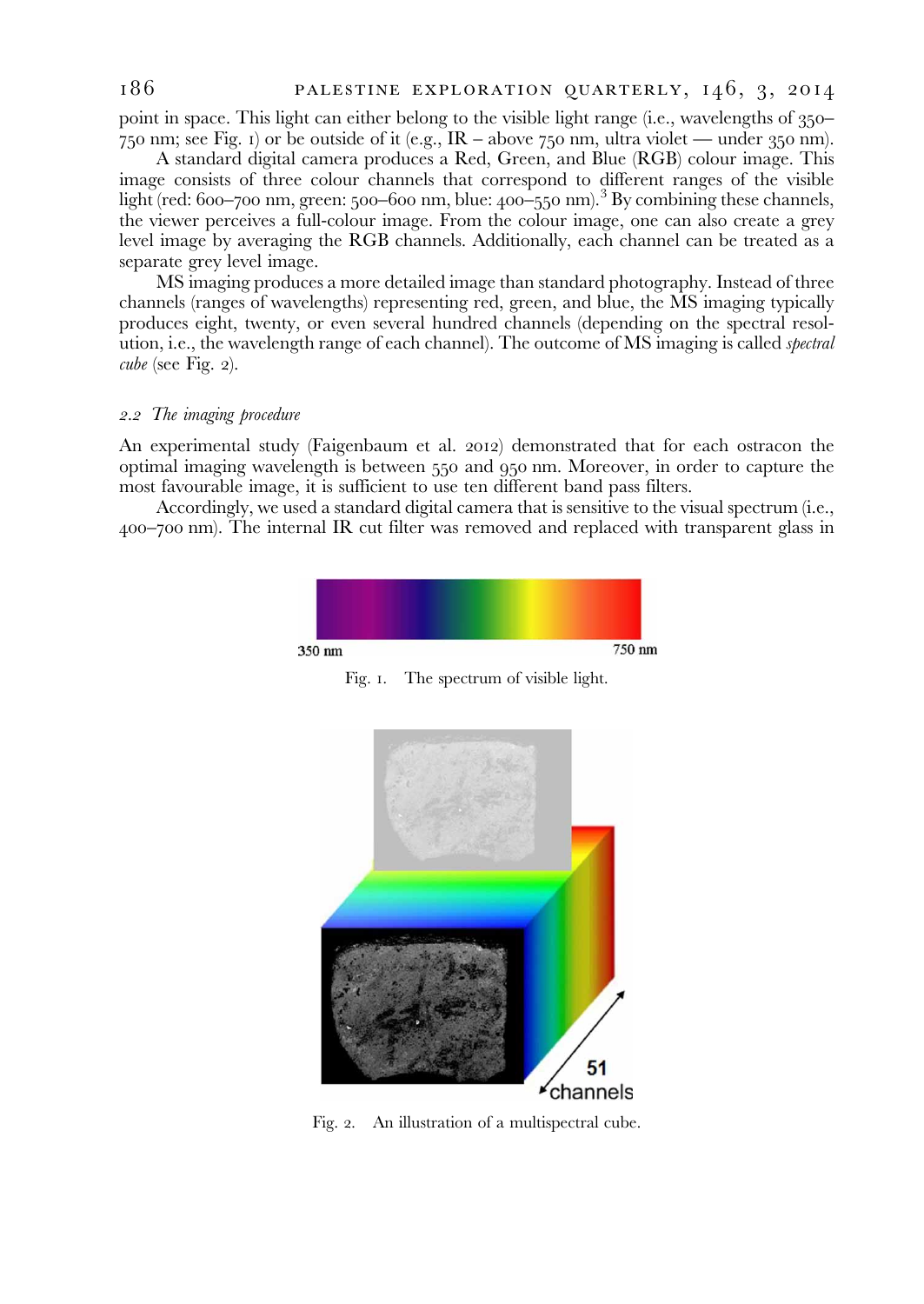order to enhance the camera sensitivity in IR wavelengths (i.e., up to 1000 nm). Thereafter, the spectrum was sliced into ten channels utilising commercial external bandpass filters (for more details, see Appendix A).

Using this system, we produced a spectral cube of ten images for each ostracon. We selected the best image based on an algorithm that we developed (a short description of that algorithm is given in Appendix B).

In order to improve the legibility of the image, we performed contrast and brightness manipulations using image processing software. These manipulations can be performed using any of the available image processing software.

#### 3. THREE EXAMPLES

In this section, we present three ostraca that were imaged using the MS procedure introduced above (Inscription No. 3 from Horvat  $Uz$ a and Inscriptions Nos.  $\iota$  and  $\iota$  from Horvat Radum—both in the Negev; for the sites see [Beit-Arieh](#page-12-0) 2007). A short description of the condition of each inscription adapted from the original excavation report is referred to below as past state. The present state of the ostracon (as observed by the naked eye) is specified as well. Next, the results achieved by the MS imaging technique are presented.

## 3.1 Inscription No. 3 (Reg. No. 2080/1) from Horvat  $Uza$

Past state: This ostracon was written on the outer surface of a jar sherd  $(8 \times 5 \text{ cm})$ . When it was unearthed and documented (Fig. 3, left), the inscription comprised eight fragmentary lines, and was identified as a list of names [\(Beit-Arieh](#page-12-0)  $2007$ ,  $129-30$ ).

Present state: The ostracon is faded. A significant number of the formerly discernible letters are not recognisable today (Fig. 4, left).

Using  $\overline{MS}$  imaging: The eight lines and almost all of the letters are clear (Fig. 4, right). Moreover, in some cases, improvement is observed even with respect to the original image. For example, line 7, second letter on the right (enlarged in Fig.  $5$ ) was recognised as *yod* in the original publication of the inscription. After looking at the new image produced with our MS imaging system, it is recognised as ʾalep.



Fig. 3. Inscription No. 3 from Horvat 'Uza. Left — original image, photographed more than 20 years ago; right — the facsimile published in the excavation report (drawn by Ada Yardeni).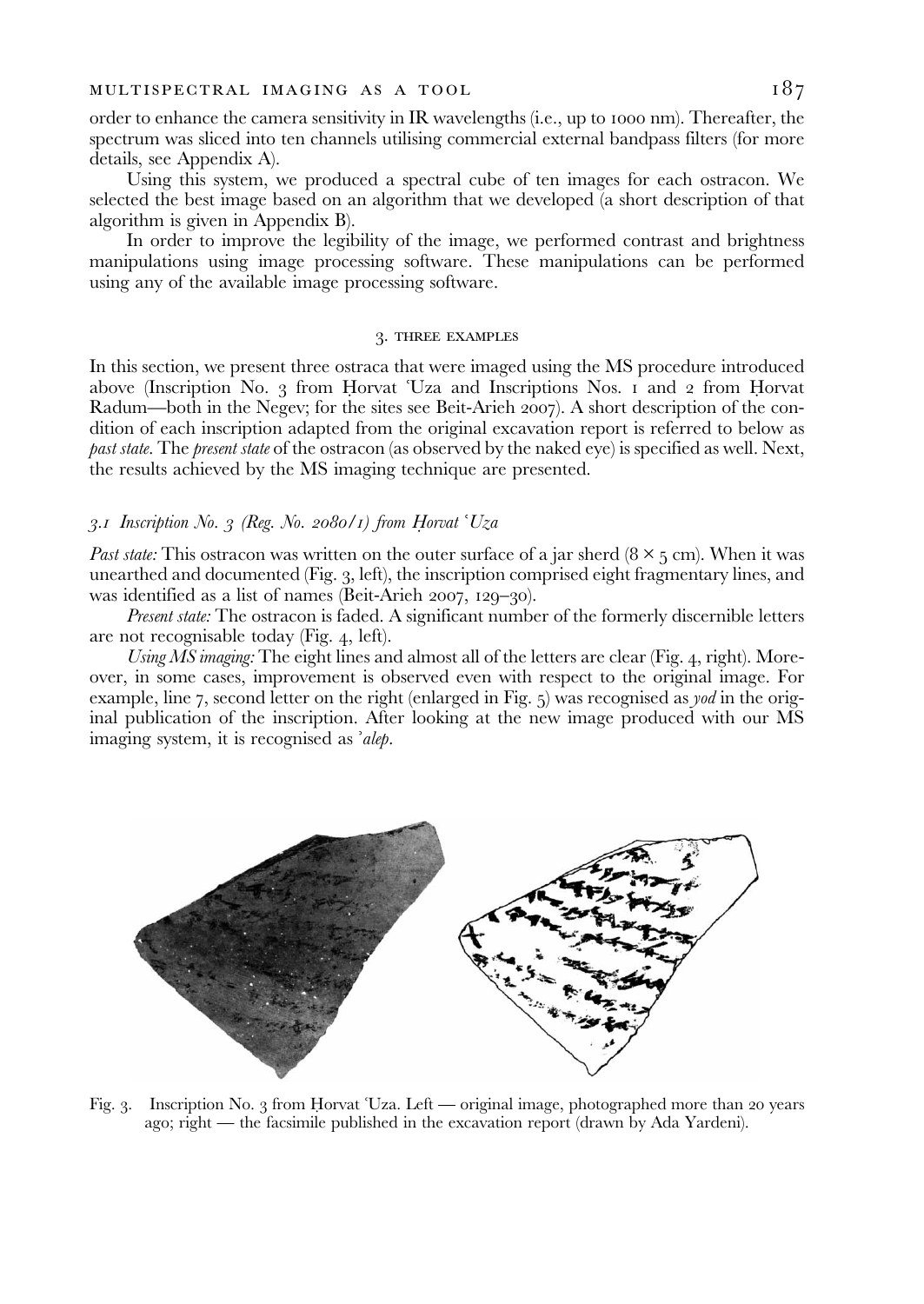<span id="page-3-0"></span>

Fig. 4. Images of Inscription No. 3 from Horvat 'Uza. Left, new standard colour image; right, image photographed at wavelength 660 nm.



Fig. 5. Images of Inscription No. 3 from Horvat 'Uza zoomed in on the second letter on the right in line 7. Left, original image; right, image photographed at wavelength 660 nm.

Suggested transliteration:

| Ι.            | $-q$                 | -7          |
|---------------|----------------------|-------------|
| 2.            | -rvhw bn -           | -רי הובן-   |
| $\mathcal{E}$ | -bnyhw bn $\partial$ | -בניהובואד- |
| 4.            | zkryhw bn sd-        | -זכריהובוצד |
| 5.            | -slyhw bn s?dq       | צליהובוצדק- |
| 6.            | $-hmly-$             | -המלי-      |
| 7.            | $-9$ -m-t            | -אק-מ-ת-    |
| 8.            | $-$ -huv bn-         | -- הובו -   |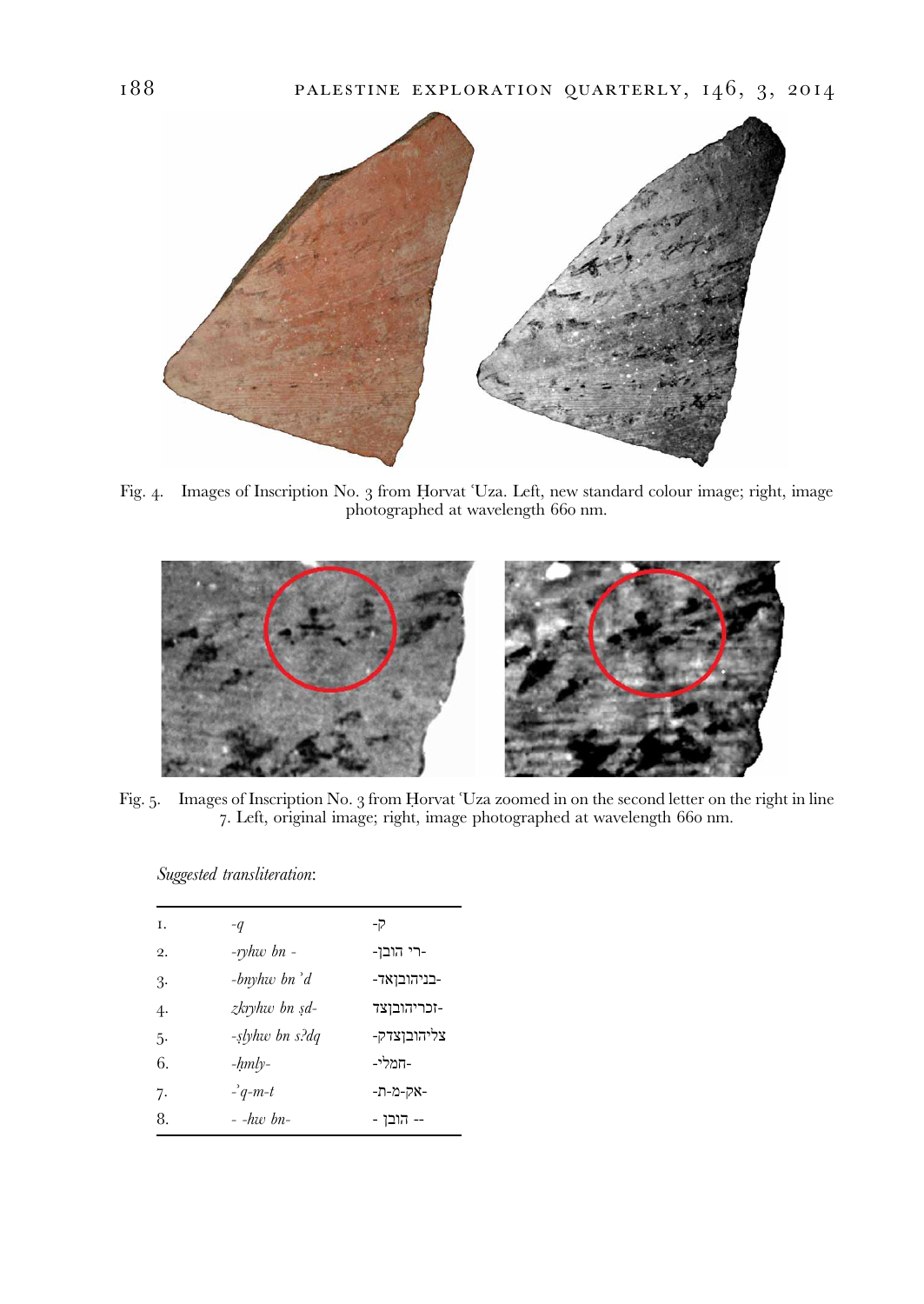

Fig. 6. Inscription No. I from Horvat Radum. Left, original image photographed more than 20 years ago; right, the facsimile published in the excavation report (drawn by Y. Kapelyan).

#### 3.2 Inscription No. 1 (Reg. No. 4013) from Horvat Radum

Past state: Four ostraca were found at Horvat Radum and among them the only well preserved one is Inscription No. I [\(Beit-Arieh](#page-12-0) 2007, 323–24). The ostracon measures  $3.8 \times 5$  cm and is written on the inner, burnished side of a bowl base. The inscription consists of three lines. Traces of a possible fourth line were found as well (Fig. 6).

Present state: The current condition of the ostracon is close to its condition immediately after excavation. Some degradation can be observed on the first line on the left side, and on the third line on the right side (Fig.  $7$ , left).

Using MS imaging: The optimal MS image improves the overall legibility of the ostracon (Fig. , right). The degraded characters are visible again and even enhanced with respect to the image photographed 20 years ago. On line 2, the first character on the right was unrecognisable in the original image (see the facsimile in Fig,  $6$ , right). In the image captured by the  $\overline{MS}$ system, this character can be clearly recognised as the letter  $kap$  (Fig. 7, right). Moreover, another letter at the beginning of the third line (possibly *taw* or *kap*) can now be seen. This letter was not identifiable before.



Fig. 7. Images of Inscription No. 1 from Horvat Radum. Left, new standard colour image; right, image photographed at wavelength 635 nm.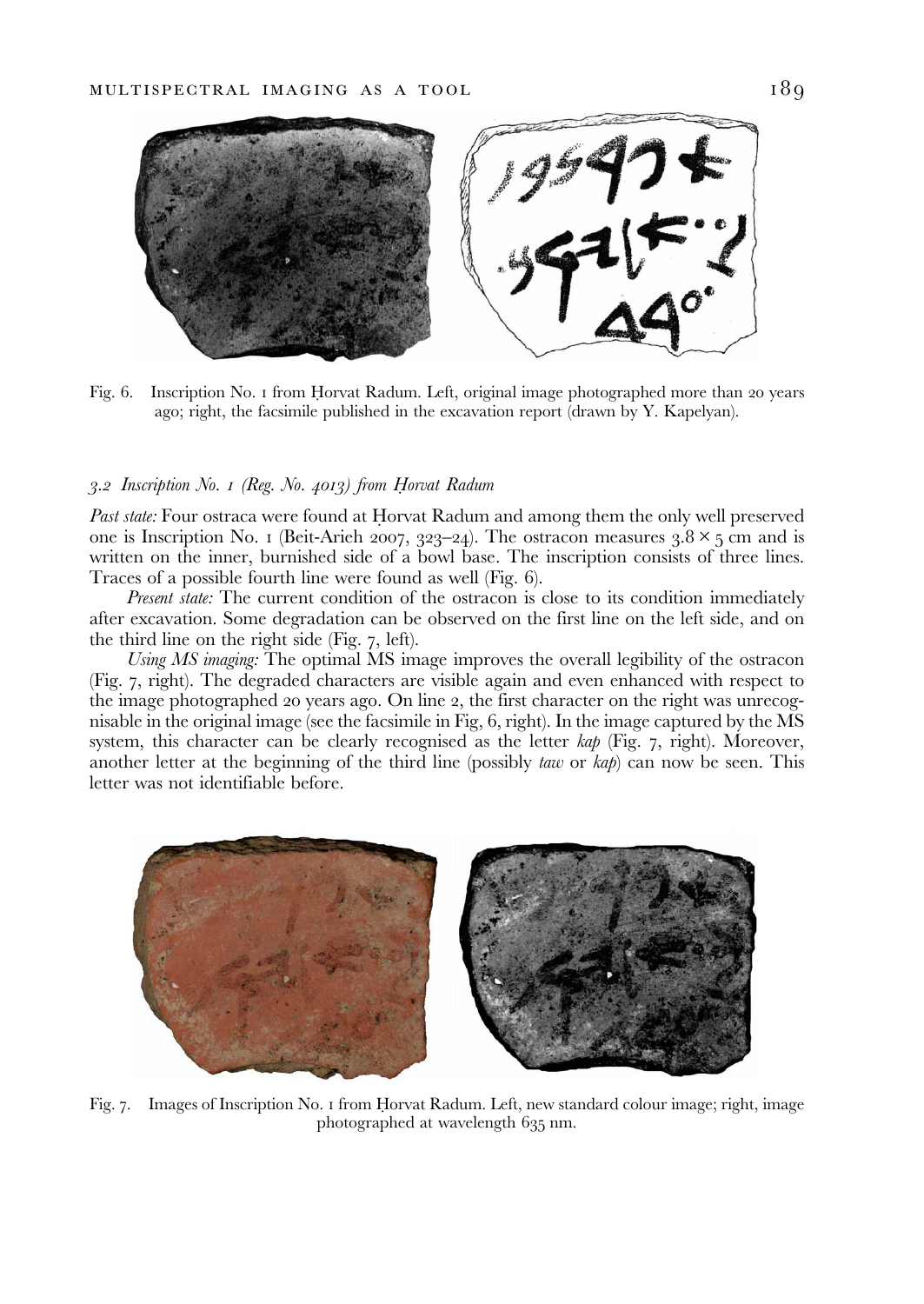# <span id="page-5-0"></span>190 PALESTINE EXPLORATION QUARTERLY, 146, 3, 2014

Interpretation: The original reading of the inscription was "Ephron son of Elyaqim, servant". As the inscription seemed to be complete, it was understood as the name of a person and his title. The unidentified kap at the beginning of the second line was thought to be some sort of a geometrical design. The new evidence presented above rules out these suggestions. If the ostracon is indeed complete, it should now be read: "Ephron your son Elyaqim (?) servant", resulting in a less clear meaning than previously. Furthermore, the appearance of a new character at the beginning of the third line makes it even more challenging to interpret. We therefore speculate that this inscription is incomplete. Possible traces of a fourth line as well as traces of another character at the end of the second line support this view.

Original transliteration:

| Ι.            | 'prn bn              | אפרובו- |
|---------------|----------------------|---------|
| 2.            | $\partial$           | אליקם   |
| $\mathcal{B}$ | $\partial^{\alpha}b$ | עבד     |

Suggested transliteration:

| Ι.            | 'prn bn       | אפרןבנ- |
|---------------|---------------|---------|
| 2.            | $k^2$ lyqm-   | -כאליקם |
| $\mathcal{B}$ | $2^{\circ}bd$ | עבד.?   |

# 3.3 Inscription No. 2 (Reg. No. 4020/1) from Horvat Radum

Past state: The ostracon measures c. 6.5  $\times$  6.5 cm. The inscription is written on the inner side of the sherd and is encrusted by chalk that damaged the script [\(Beit-Arieh](#page-12-0)  $2007, 324-25$ ). Three lines can be discerned, but most of the letters are worn away. It is possible that the name Shallum appears on line  $\beta$  (Fig. 8).



Fig. 8. Inscription No. I from Horvat Radum. Left, original image photographed more than 20 years ago; right, the facsimile published in the excavation report (drawn by Y. Kapelyan).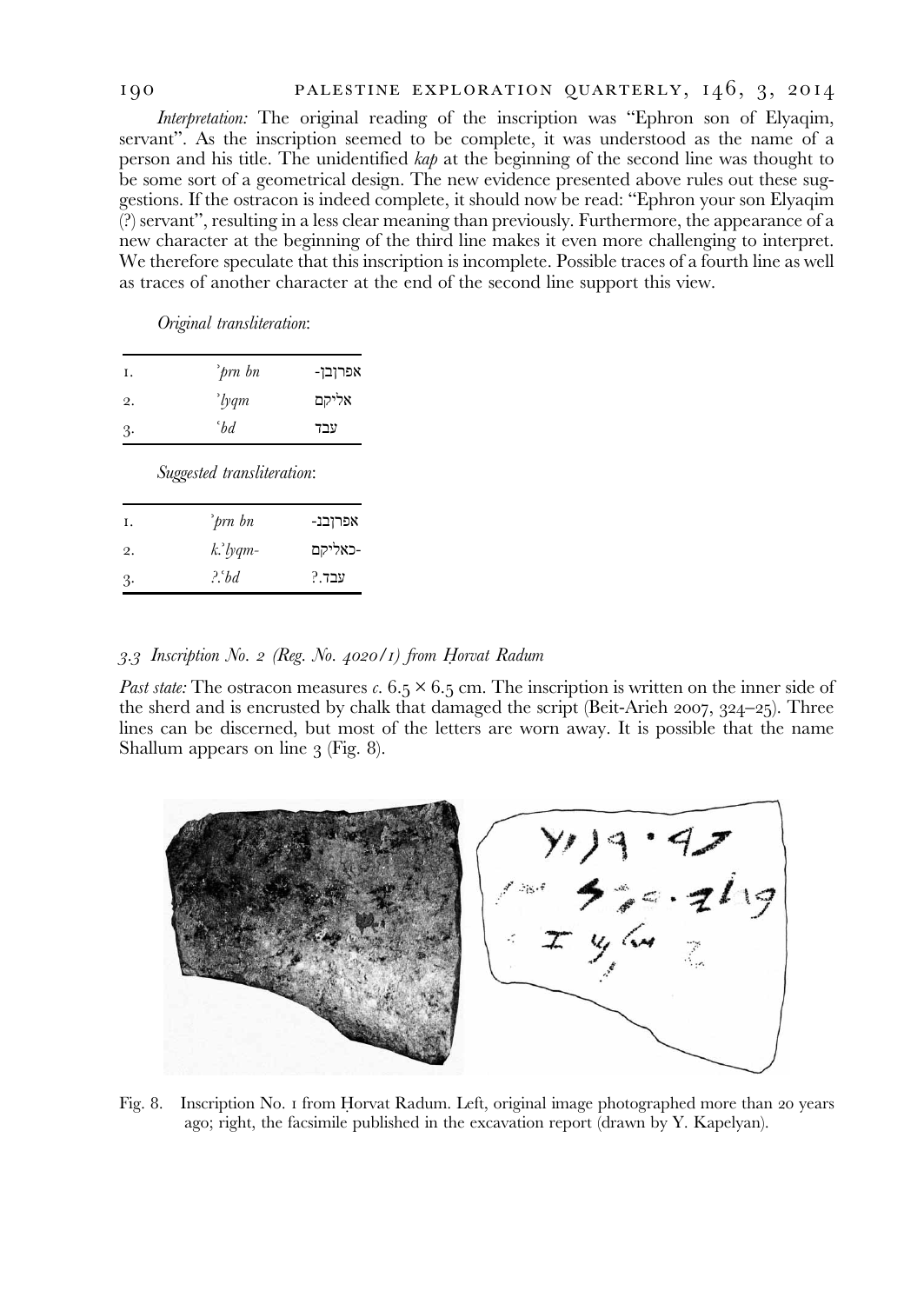

Fig. 9. Images of Inscription No. 2 from Horvat Radum. Left, new standard colour image; right, image photographed at wavelength 940 nm.



Fig. 10. Image of Inscription No. 2 from Horvat Radum zoomed in on the first letter after the name šlm in line  $\alpha$ .

Present state: It seems as if the chalk layer has grown thicker over the years and as a result the characters in this ostracon are barely legible. The three lines can still be discerned, but the name Shallum in the last line is no longer readable (see Fig. 9, left).

Using  $MS$  imaging: When imaging with IR light (wavelength  $940$  nm), the encrusted layer of chalk becomes transparent. The letters on line 3 reappear. Moreover, clear traces of a fourth line can be identified. The first character after the name  $\zeta/m$  on the third line was originally recognised as *zayin* (see the facsimile in Fig. 8 right). In the new image produced with our MS imaging system it can be recognised as 'alep (Fig. 10). On the fourth line, we can now discern several other letters which were not previously visible.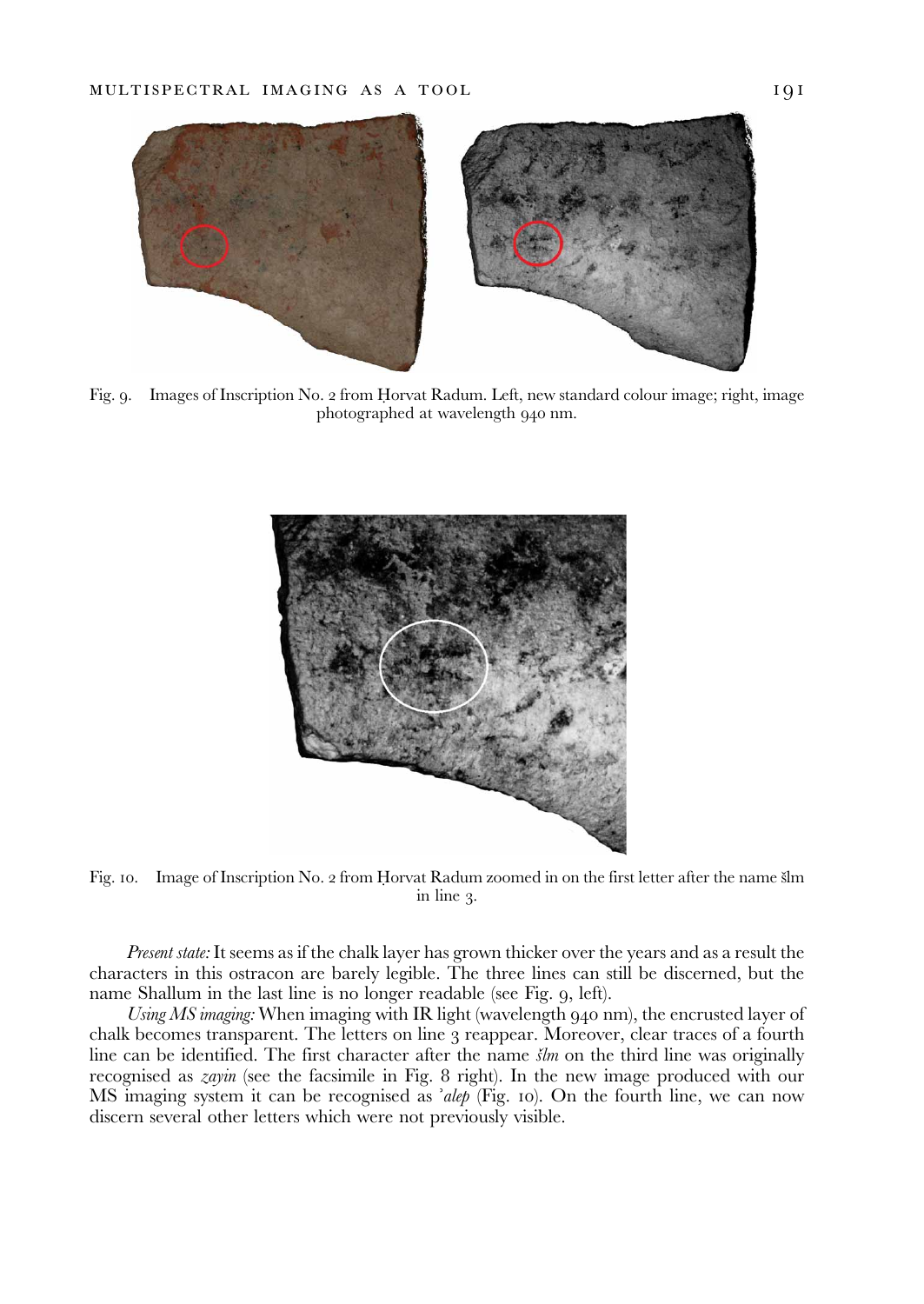Original transliteration:

| Ι. | $-pd.r—k$       | פד.ר--כ     |
|----|-----------------|-------------|
| 2. | $b - ly. - -n-$ | -ב-לי.- -נ- |
| 3. | $-5lm$ $z-$     | ---שלמז-    |

Suggested transliteration:

| Ι.            | $-pd.r—k$         | פד.ר--כ    |
|---------------|-------------------|------------|
| 2.            | $b - ly. - -n-$   | -ב-לי.- -נ |
| $\mathcal{E}$ | $-5$ lm $\cdot$ - | ---שלמ.א-  |
| 4.            |                   |            |

#### 4. CONCLUDING REMARKS

The above cases illustrate that MS imaging can improve ostraca documentation. The procedure enhances the legibility when compared to modern colour photography. Moreover, in the examples showcased above, the MS imaging compares favourably even with standard images taken shortly after the excavation, over twenty years ago. It is plausible that had this technique been used earlier, before the deterioration of the ostraca, additional epigraphic information would be available to us today.

The images presented above were produced using a low-cost MS system specifically designed for ostraca imaging. A high-cost commercial system $<sup>4</sup>$  was used to image these</sup> ostraca as well and the results were almost identical (see Fig. 11).

The MS imaging method tested here on three ostraca found at Iron Age sites in Israel can be applicable to ostraca in general. It is also possible that this MS imaging can be useful in other cases where there is a need to enhance the contrast of ink over an opaque background (e.g., pottery decorations, rock paintings).



Fig. 11. Images of Inscription No. 1 from Horvat Radum. Left, image photographed using the low-cost system at wavelength 635 nm; right, image photographed with a high-cost commercial multispectral imager at wavelength 635 nm.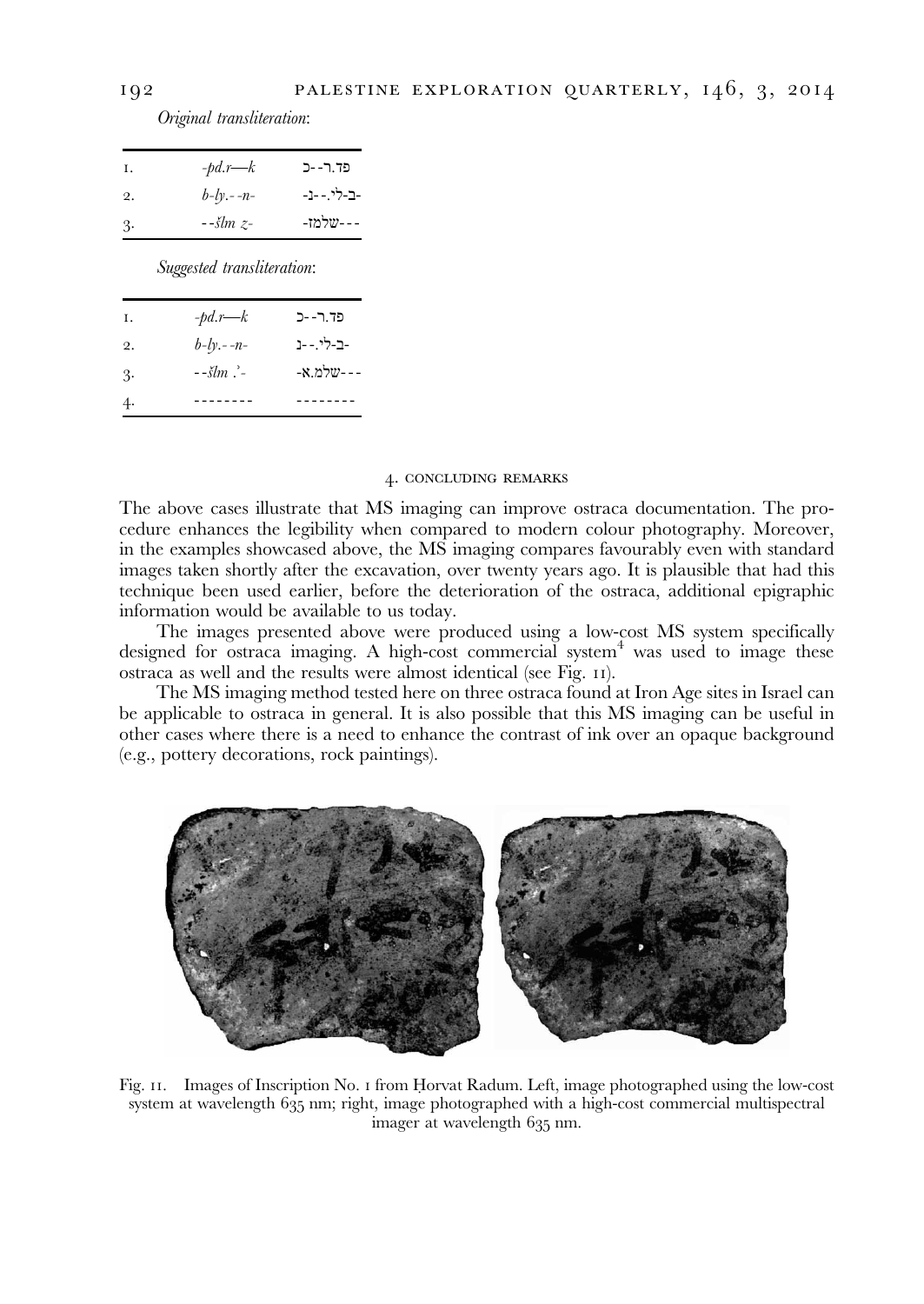#### MULTISPECTRAL IMAGING AS A TOOL [93]

This research is part of a broader programme aimed at digitising and analysing Iron Age Hebrew ostraca, utilising computer science methodologies [\(Faigenbaum et al.](#page-12-0) 2012; Shaus, Fin-kelstein and Piasetzky 2010; Shaus, Turkel and Piasetzky 2012; [Finkelstein et al.](#page-12-0) 2012). Producing better digital images of ostraca is the first phase of this project.

#### **ACKNOWLEDGEMENTS**

The research leading to the results reported here received funding from the Israel Science Foundation — F.I.R.S.T. (Bikura) Individual Grant no. 644/08. The research was also partially funded by the European Research Council under the European Community's Seventh Framework Programme  $(FP_7/2007-2013)/$ ERC grant agreement no. 229418, and by an Early Israel grant (New Horizons project), Tel Aviv University. This study was also supported by a generous donation of Mr. Jacques Chahine, made through the French Friends of Tel Aviv University. Arie Shaus is grateful to the Azrieli Foundation for the award of an Azrieli Fellowship. We thank Liora Freud for her help with the ostraca collection and David Levin and Eli Turkel for assisting with the analysis. The kind help of our ERC coordinator Shirly Ben-Dor Evian is appreciated.

#### **NOTES**

<sup>1</sup> This article is dedicated to the memory of Prof. Itzhaq Beit-Arieh, who passed away on July 12, 2012.

 $\frac{1}{2}$  The question of optimal preservation conditions is beyond the scope of this paper.

These channel wavelength ranges are no more than an approximation, and are different for each camera. More precise values of these ranges for our camera, Canon <sub>450</sub>D, are given at: [http://www.maxmax.com/](http://www.maxmax.com/ndvi_camera_technical.htm) [ndvi\\_camera\\_technical.htm](http://www.maxmax.com/ndvi_camera_technical.htm) (last accessed: 15.07.2012).<br><sup>4</sup> Nuance VariSpec SNIR-10 (short/near infrared) LCTF (liquid crystal tunable filter) multispectral imager.

#### APPENDIX A: THE LOW-COST IMAGING SYSTEM AND ITS MERITS

[Faigenbaum et al. \(](#page-12-0)2012) described a low-cost MS imaging system designed for imaging ostraca. The experimental study demonstrated that for each ostracon the optimal imaging wavelength lies somewhere between 550 and 950 nm. Moreover, in order to capture the most favourable image, it is sufficient to use ten different band pass filters.

Accordingly, we built a low-cost MS imaging system comprising a modified digital camera (IR cut filter removed) and a set of selected bandpass filters (see Fig. [A](#page-9-0)). This system can yield results comparable to a cutting-edge commercial system (Fig. 11, above).

To build this system, we used a Canon SLR 450D digital camera and a Tamron SP AF90  $\text{mm } F/2.8 \text{ Di }$  1:1 macro lens. The internal Canon IR cut filter was removed by Lifepixel (web link [1]) and replaced with transparent glass having the same refractive index. The converted camera has useful quantum efficiency from about 400 to 1000 nm (web links  $[2, 3]$ ), which follows from the characteristics of the CMOS imaging chip sensor. As a result, to achieve correct colour balance for normal (not IR) imaging, an external colour correction filter (we blink  $[4]$ ) must be used.

An ideal set of filters for this imaging system would have transmission central wavelengths 525, 575, 625, 675, 725, 775, 825, 875, and 925 nm, each with 50 nm bandwidth. Since this choice is very expensive, we used ten 'off the shelf' filters instead. Six filters were produced by MidOpt (web link  $[5]$ ). These have transmission centres at 525, 590, 635, 660, 695, and  $735$  nm. Two filters were produced by Omega (web link  $[6]$ ), with transmission centres at  $775$  and 890 nm, and two by Maxmax (web link [4]), with transmission centres at 830 and  $940$  nm. [A](#page-9-0)ll of the filters' bandwidths are  $40$  to  $70$  nm. Fig. A shows the coverage of the range 500-970 nm, using these ten filters.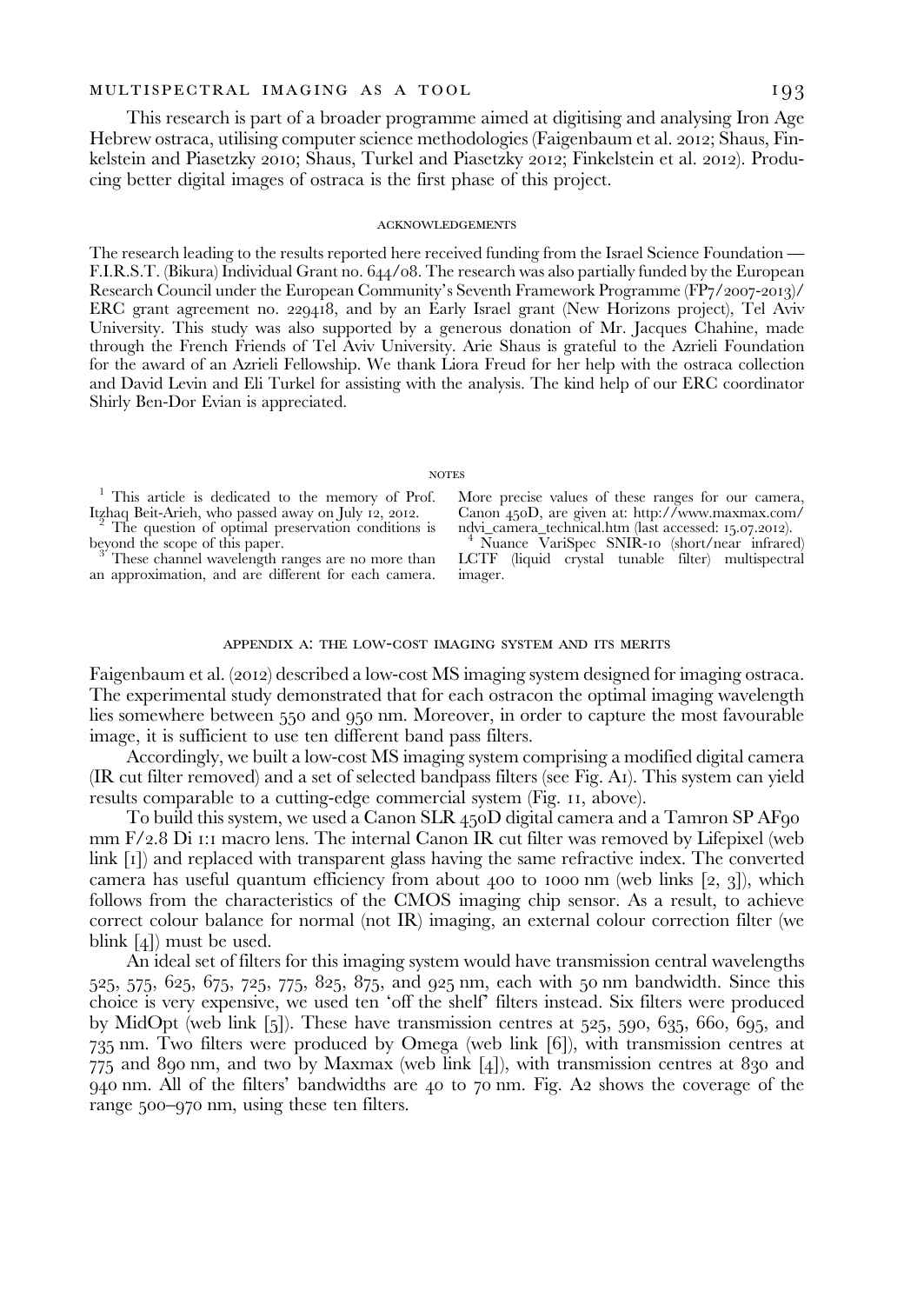<span id="page-9-0"></span>

Fig. A1. Image of the low cost MS imaging system. (a) Canon SLR  $450D$  digital camera; (b) selected filter mounted over the macro lens; (c)  $80W$  PAR $38$  Parabolic broad spectrum reflector lamps; (d) location of the ostracon.



Fig. A2. Above the vertical axis: off the shelf filters covering the complete range, each with a window of approximately 60 nm. Below the vertical axis: the sensitivity of the different channels in the camera (green and red, respectively). After removing the IR blocker, the sensitivity of the red and green channels extends up to 1000 nm, as shown by the dashed lines.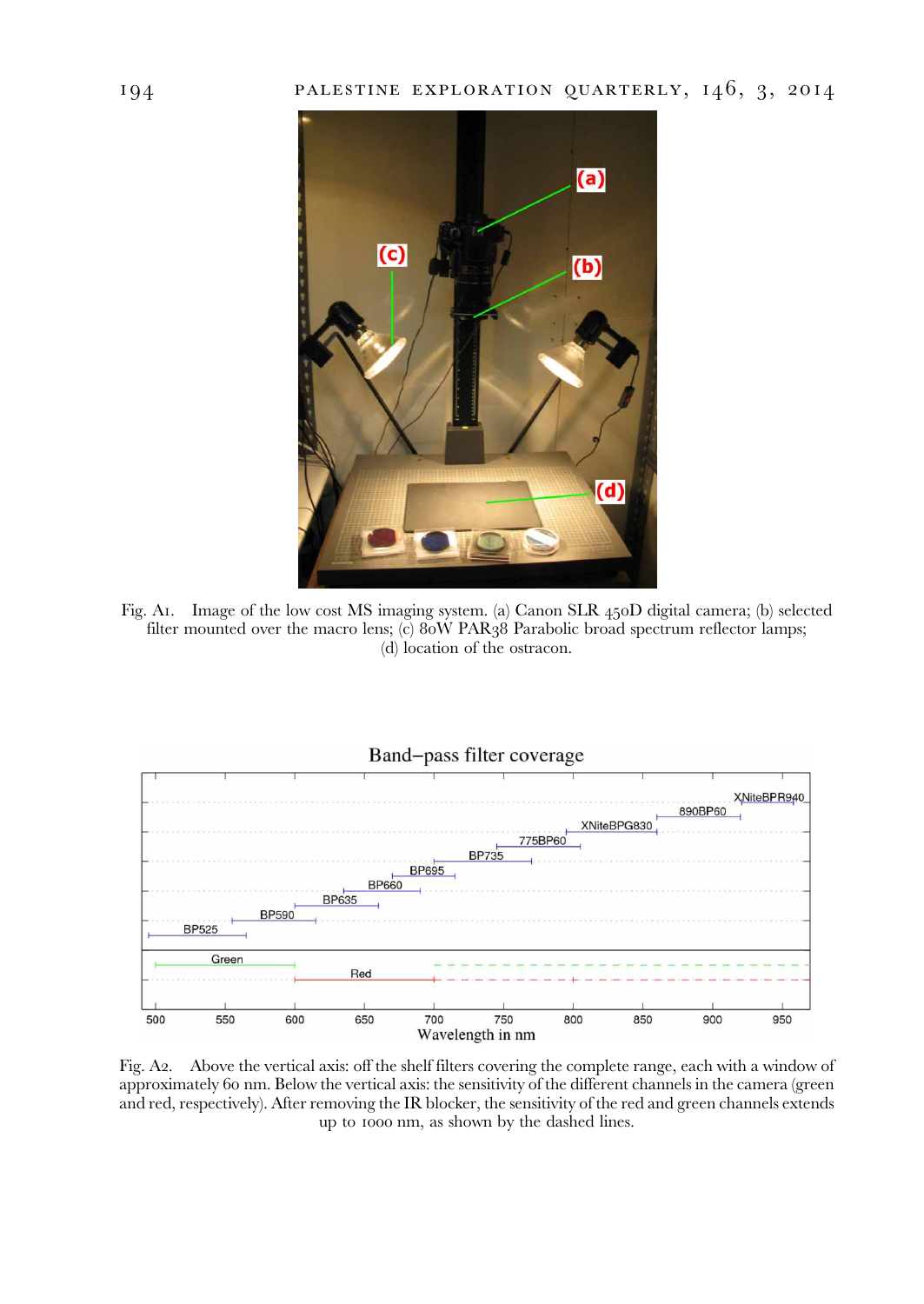#### <span id="page-10-0"></span>MULTISPECTRAL IMAGING AS A TOOL 195

The procedure of imaging a given ostracon using the system described above is as follows:

- Place the ostracon on non-reflecting black background, to eliminate reflection.
- Mount the IR block filter to perform rough focusing.
- For each of the aforementioned filters:
	- o Mount the filter.
	- o As ostraca tend to have uneven surface, adjust the diaphragm smaller than maximum (using the f-stop function) to obtain greater depth of focus.
	- o Set ISO to 100 since low values (of sensitivity) give lower background noise.
	- o Adjust shutter speed to centre the grey level histogram of the red channel.
	- o Focus using the camera's auto-focus function.
	- o Take the image in RAW format and store it.
	- o Repeat this process for the blue and green channels separately (optional).
- Select the best image either manually or by using the potential contrast measure (see Appendix B).
- Use image processing software (such as ImageJ, GIMP, and Adobe Photoshop) to enhance the brightness and contrast of the image.

#### APPENDIX B: POTENTIAL CONTRAST

Quality evaluation of an image can be carried out in many ways. Commonly used measures (such as Michelson, Weber, RMS) evaluate the contrast between foreground and background—ink and clay in our case (Peli 1990; Michelson 1927). However, these measures are



Fig. B. Applying the algorithm to an artificially constructed example: (a) the original image; (b) manually sampled areas: blue-foreground, red-background; (c) a plot of the two resulting grey level distributions: blue (solid)-foreground, red (dashed)-background; (d) setting each pixel value with either 255 or 0 according to and; (e) the output image after the pixel value changes (255 – white,  $o$  – black); (f) the sampled areas superimposed on the new image. In this example,  $PC(I) = 239$ .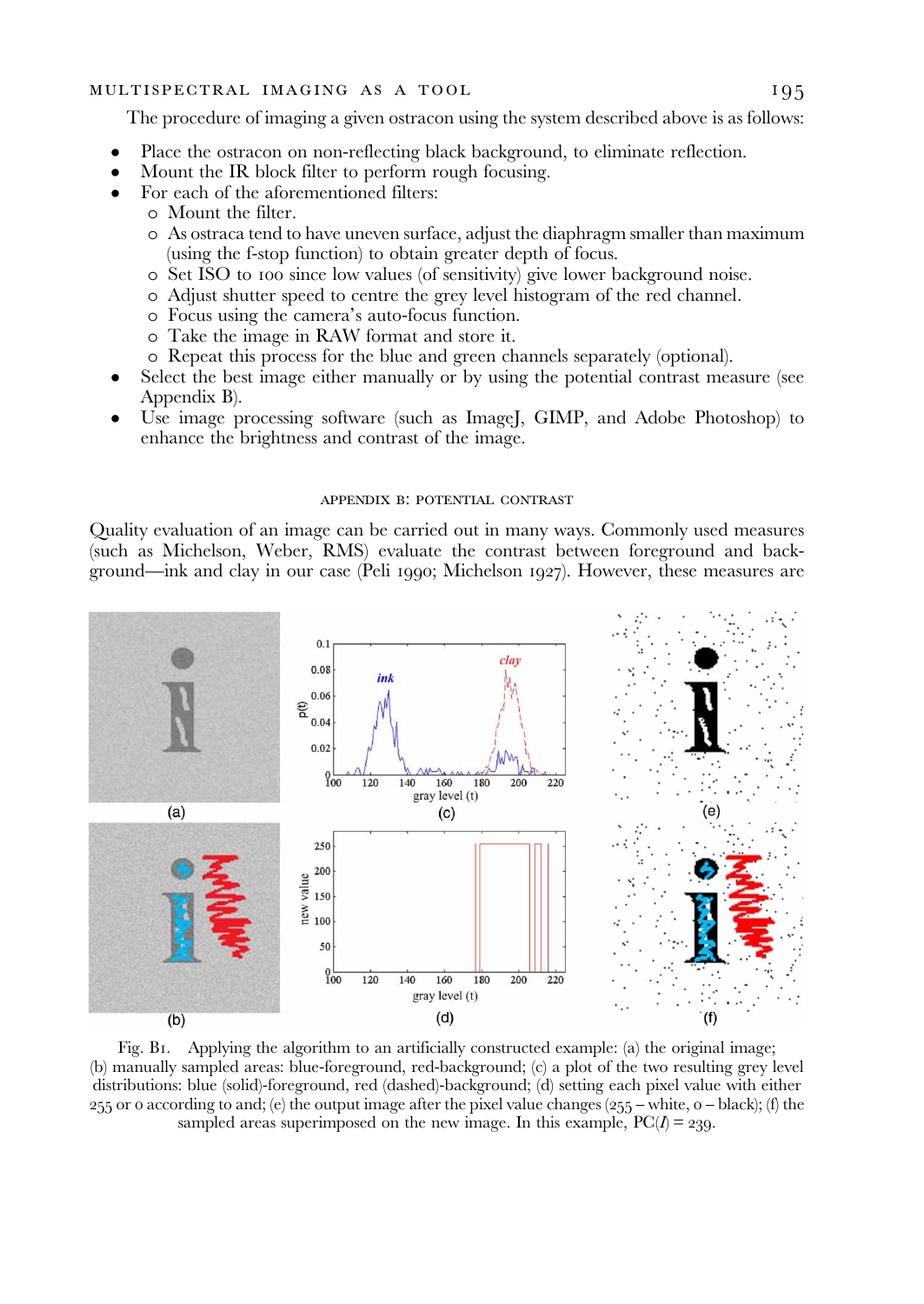themselves sensitive to standard manipulations (i.e., brightness and contrast transformations), performed using the available image processing software. A suggested solution to this problem uses the concept of *potential contrast*. The potential contrast of a given image provides a measure of the maximal contrast achievable by such manipulations. The image with the best potential contrast can then be selected out of a given set of images (in our case the spectral cube).

In order to calculate the potential contrast of an image, the following steps are performed (demonstrated in Fig. [B](#page-10-0)):

- (i) Given an inscription image (Fig. [B](#page-10-0)a), areas of foreground (ink), and background (clay) are sampled manually  $(Fig. Bib)$  $(Fig. Bib)$  $(Fig. Bib)$ .
- (ii) The distributions of ink and clay grey levels, denoted respectively as  $p_F(t)$  and  $p_B(t)$ , are derived using the sampled areas (Fig. [B](#page-10-0)IC).
- (iii) New values  $(255 \text{ or } 0)$  are assigned to each pixel of the original image according to these distributions, in the following fashion:
	- For a pixel with gray level  $t$ , if the probability for 'ink' is greater than (or equal to) the probability for 'clay' (i.e.,  $p_B(t) \leq p_F(t)$ ), its new value is o.
	- If, on the other hand,  $p_B(t) > p_F(t)$ , the pixel value is set to 255 (Fig. [B](#page-9-0)id).
	- This procedure produces a new black and white image (Fig. [B](#page-10-0)ie).
- (iv) The last step involves averaging the new values of the ink and clay sampled areas (Fig. [B](#page-10-0)f).  $Avg_F$  ( $Avg_B$ ) denotes the average over the ink (clay) sampled pixels. By using these averages, the potential contrast  $(PC)$  is defined as:

$$
PC(I) = Avg_B - Avg_F
$$

For an ideal black and white picture, a pixel that belongs to the background (clay) is set to 255, while a foreground pixel (ink) is set to o. Therefore, for such a picture,  $PC = 255$ .

In general, it can be proven that the PC represents the best achievable contrast of an image. Therefore, the 'potentially best' image is the one corresponding to the maximal PC value. For a more detailed mathematical discussion regarding the concept of potential contrast, see Faigenbaum et al. (2012).

#### ELECTRONIC SOURCES

- [] Lifepixel. Digital Infrared conversions (website): [http://lifepixel.com.](http://lifepixel.com) Last accessed: 15.07.2012.
- [2] Maxmax. Canon 450D Xsi (website): [http://www.maxmax.com/canon\\_](http://www.maxmax.com/canon_450d_xsi.htm)450d\_xsi.htm. Last accessed:  $15.07.2012$ .
- [3] Loop Technology. CMOS Sensor Cameras for Digital Vision. (website): [http://www.loop](http://www.looptechnology.com/cmos-sensor-cameras.asp) [technology.com/cmos-sensor-cameras.asp.](http://www.looptechnology.com/cmos-sensor-cameras.asp) Last accessed: 15.07.2012.
- [4] Maxmax.  $58 \text{ mm filters}$  (website): [http://www.maxmax.com/aXNite](http://www.maxmax.com/aXNite58mmFilters.asp) $58 \text{ mm Filters}$ .asp. Last accessed: 15.07.2012.
- [5] Midopt. Bandpass filters (website):<http://www.midopt.com/filters.html>. Last accessed: 15.07.2012.
- [] Omega optical. precision optical filters (website): [http://www.omegafilters.com.](http://www.omegafilters.com) Last accessed: 15.07.2012.